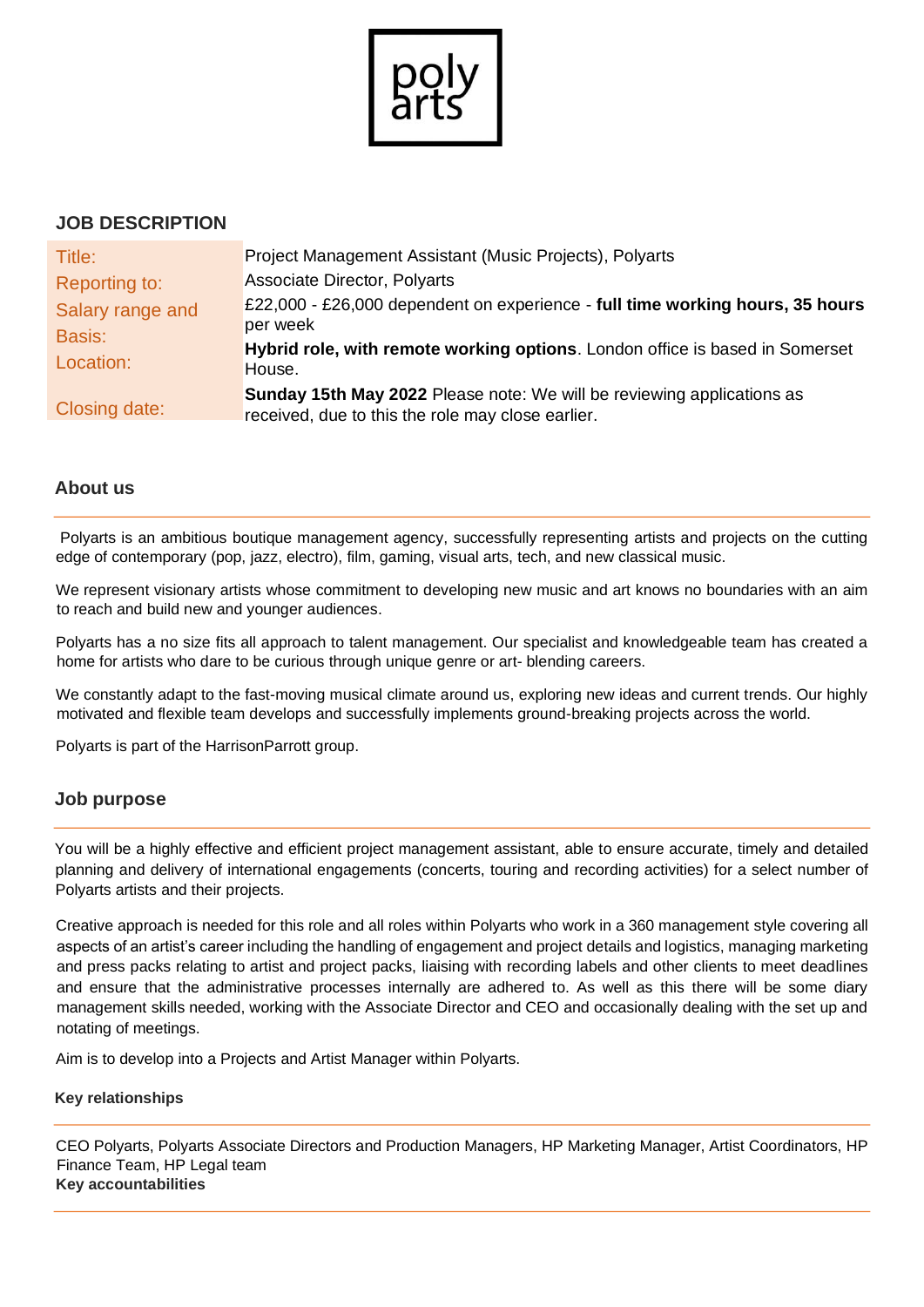#### Project administration

- Collate and complete/update recording of information relating to all project details (schedules, venues, deadlines, transport details and interviews).
- Co-ordinate rehearsal orders, call times, meetings with necessary artists (where appropriate).
- Handle and deliver on engagement and project budgets.
- Handle and manage all travel parties' hotel and personal needs.
- Liaise with external clients, venues and promoters and ensure that all necessary detail relating to artist and project riders are adhered to.
- Confirm and check repertoire details including versions/editions, language, string strengths and instrumentation (where appropriate) on orchestral projects.
- Decide requirements for work permits and/or visas and make the necessary applications where necessary.
- Calculate and administer budgets for necessary projects and artists, as well budget reconciliation with financial and administrative teams.
- Arrange artists (and accompanying touring party and guest artists where applicable) national and international travel and accommodation, check final issue of tickets, arrange any necessary local transport, such as collection from airport, transfers between hotel and venue.
- Ensure financial information on client diary systems are maintained (including amounts to be charged to promoter for travel and accommodation) and outstanding fee negotiations followed up on a timely basis.
- Review promoter invoices and monthly commission statements to ensure correct and complete.
- Liaise with promoters and HP accounts department regarding Social Security payments, tax waivers and withholding tax arrangements.
- Keep track of and ensure timely payment of client fees, and check deductions of tax, social security etc. by promoters.
- Assist clients in completion of tax returns by supplying comprehensive and complete details, liaison with accountants etc.

### Press / PR/Marketing/ Social Media

- Assess and present reviews of recordings and performances, obtaining foreign reviews where relevant
- Assemble and administer press and marketing packs for artists and their projects.
- Identify and submit to the Marketing team copy for company website news, including the weekly news and coordinating newsletters with team and line manager.
- Maintain files containing artists photographs and other press material
- Support on social media for your artists as well as press packs/ marketing packs

### General/Sales

- Assist in maintaining relationship with artist/clients, including attending rehearsals and performances as required and through regular written and telephone communication with team members.
- Collate and formulate reports and schedules for record companies etc
- Assist CEO and other managers in general, where relevant
- Support management with briefings and packs for sales purposes.

## **Benefits**

- 25 days of paid holiday per year (pro-rated) in addition to statutory bank and public holidays. 5 of these days are to be taken during the office closure period in December.
- Company Pension Scheme.
- Annual ticket allowance for HarrisonParrott artist events.
- Employee Assistant Programme.
- Plus Somerset House residents benefits: I love Covent Garden Card Northbank Privilege Card Corporate rate at Waldorf Fitness First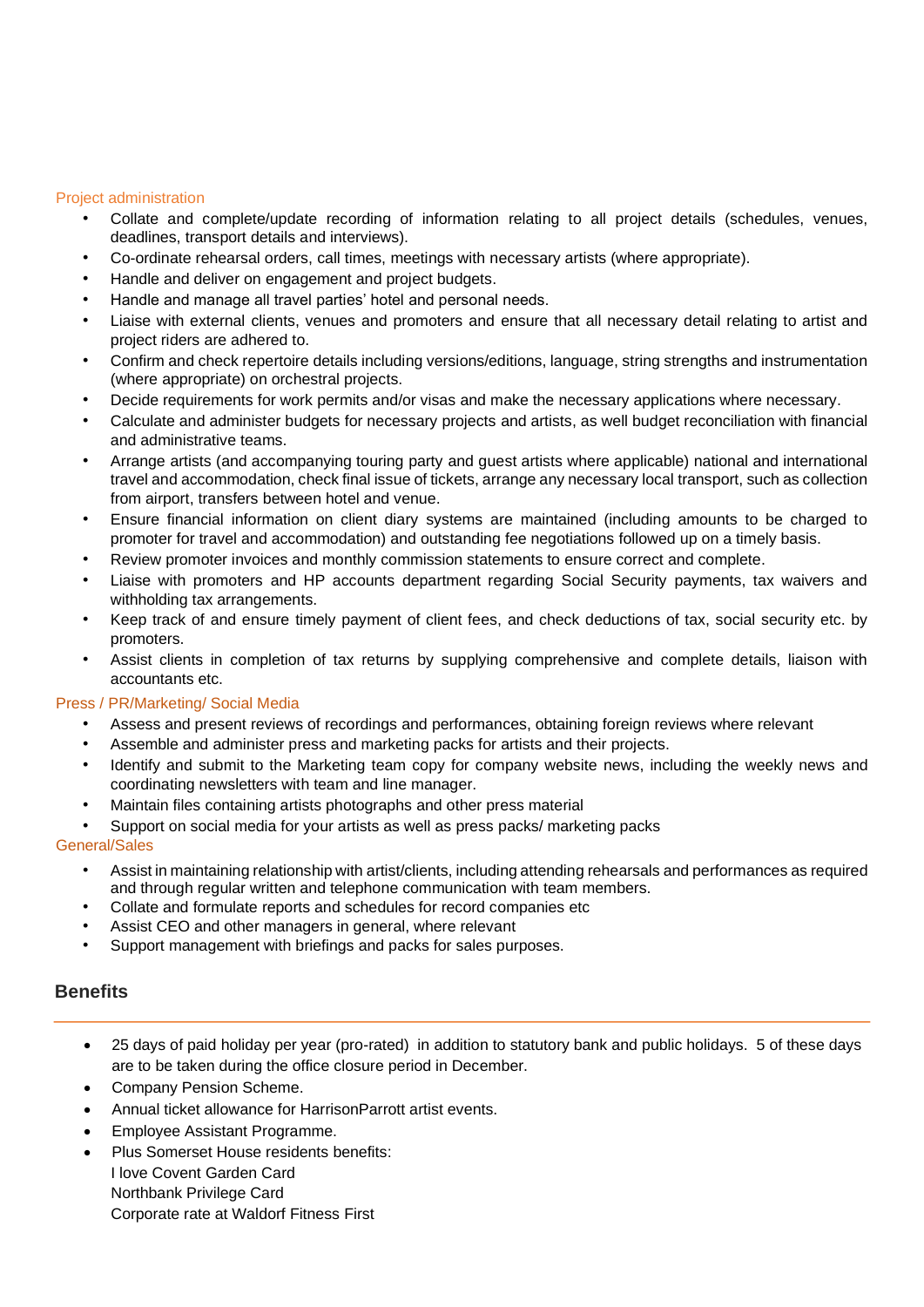Community membership rates at King's College Gyms Covent Garden Physio – Introductory rate. 10% off

### **Additional Information**

We are an equal opportunity employer and value diversity. We welcome applicants from all backgrounds.

Completed **applications are to be sent to [hr@harrisonparrott.co.uk](mailto:hr@harrisonparrott.co.uk)** and must include a copy of your CV, completed application form and equal opportunities form.

Interviews can take place via Zoom, Teams or in person.

#### **PERSON SPECIFICATION**

To be successful in this role you must possess solid organisation skills, be a highly resilient team player, adaptable to constant change and able to prioritise competing demands in a positively challenging and dynamic environment. The ability to work to tight deadlines, remain calm under pressure and solution focused is essential.

Demonstrating that you are a good and willing team player with knowledge of and passion for classical music management will offer a distinct advantage.

| <b>Skills and Experience:</b>                                                                                                                                                           | Essential:   | Desirable: | Assessment method: |            |
|-----------------------------------------------------------------------------------------------------------------------------------------------------------------------------------------|--------------|------------|--------------------|------------|
|                                                                                                                                                                                         |              |            | Application:       | Interview: |
| High level of accuracy, attention to detail.                                                                                                                                            | $\checkmark$ |            | $\checkmark$       | √          |
| Ability to manage and prioritise many varied tasks<br>with multiple deadlines.                                                                                                          | $\checkmark$ |            |                    |            |
| Be quick, efficient and able to work under<br>pressure                                                                                                                                  | $\checkmark$ |            | ✓                  |            |
| Excellent communication skills, both written and<br>verbal                                                                                                                              | $\checkmark$ |            | $\checkmark$       |            |
| <b>Excellent IT skills</b>                                                                                                                                                              | $\checkmark$ |            | $\checkmark$       | ✓          |
| <b>Proficiency in Microsoft Outlook</b>                                                                                                                                                 | ✓            |            | $\checkmark$       |            |
| Fluent in English (written and spoken)                                                                                                                                                  | $\checkmark$ |            | √                  |            |
| Experience in a relevant and related area of<br>project/concert management and/or in a dynamic<br>client services environment (within travel, arts,<br>government, legal environments). | $\checkmark$ |            |                    |            |